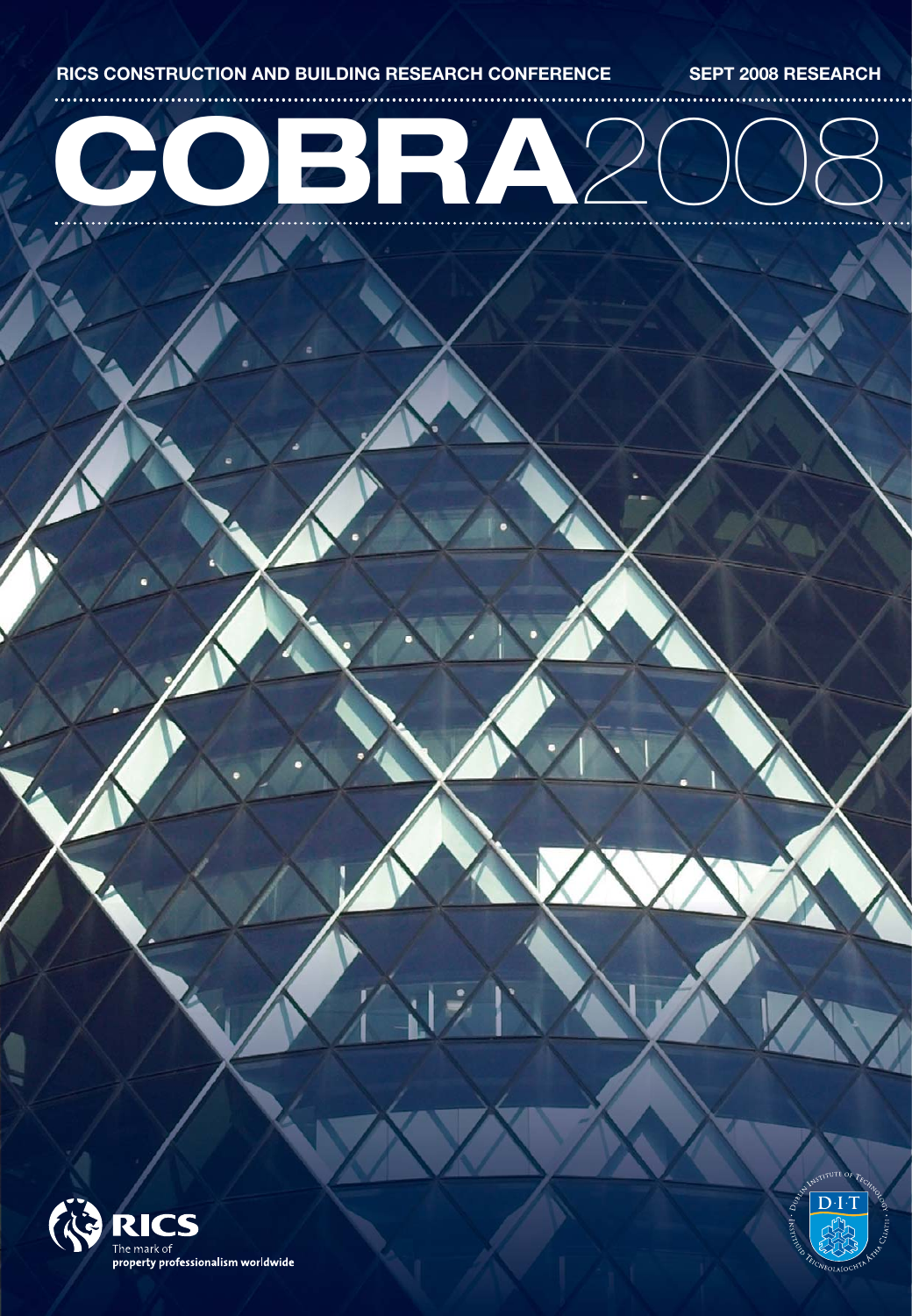# **COBRA 2008**

### **The construction and building research conference of the Royal Institution of Chartered Surveyors**

Held at Dublin Institute of Technology, 4-5 September 2008

ISBN 978-1-84219-434-8

© RICS

 12 Great George Street London SW1P 3AD United Kingdom

www.rics.org/cobra

September 2008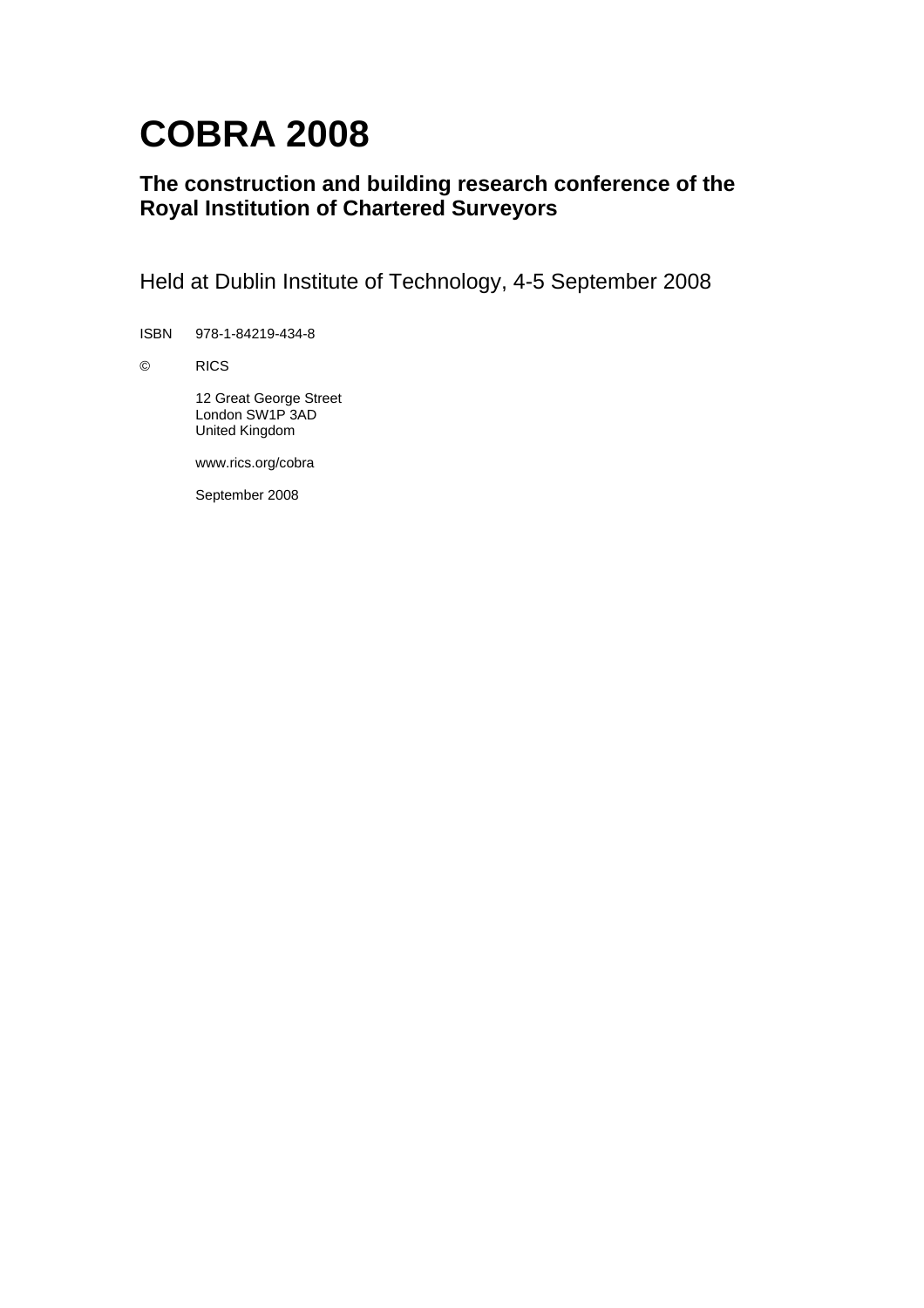All papers submitted to COBRA were assessed by expert panel, drawn from the construction and building research community, The conference organisers wish to extend their appreciation to the members of the panel for their work, which is invaluable to the success of COBRA.

Kate Carter **Heriot-Watt University, UK** Keith Cattell **Exercise State Leapers** University of Cape Town, South Africa<br>
University of Technology Sydney, Aust Grace Ding University of Technology Sydney, Australia Tom Dunne **Dublin Institute of Technology, Ireland**<br>
Charles Eqbu **Dublin Institute of Salford, UK** University of Salford, UK Chris Fortune **Vertus Chris Fortune**<br>
Rod Gameson **Vertus Christian**<br>
University of Wolverham Rod Gameson **Cameson** University of Wolverhampton, UK<br>
Louis Gunnigan **Dublin Institute of Technology, Ire** Dublin Institute of Technology, Ireland Martin Hanratty **Dublin Institute of Technology**, Ireland Alan Hore **Constant Constructs** Dublin Institute of Technology, Ireland Myles Keaveny **Dublin Institute of Technology, Ireland** Andrew Knight Nottingham Trent University, UK Steven McCabe Birmingham City University, UK<br>Kathy Mitchell Birmingham City University of Cape Town, South University of Cape Town, South Africa Keith Potts<br>
University of Wolverhampton, UK<br>
University of Cape Town, South A University of Cape Town, South Africa Kathy Roper Georgia Institute of Technology, USA Lloyd Scott Dublin Institute of Technology, Ireland Winston Shakantu **Nelson Mandela Metropolitan University, South Africa**<br>
Lorcan Sirr<br>
Dublin Institute of Technology, Ireland Dublin Institute of Technology, Ireland Suresh Subashini University of Wolverhampton, UK Stephen Walsh **Dublin Institute of Technology, Ireland**<br>
Sara Wilkinson **Deakin University, Australia** Deakin University, Australia

In addition to this, a specialist panel assessed paper for the session arranged by CIB W113.

John Adriaanse London South Bank University, UK Rachelle Alterman Technion, Israel Tim McLernon **The University of Ulster, UK**<br>Frits Meijer **TU Delft, The Netherlan** Linda Thomas-Mobley Georgia Tech, USA

Julie Adshead University of Salford, UK Jane Ball University of Sheffield, UK Michael Brand University of New South Wales, Australia Penny Brooker **National Community University of Wolverhampton, UK**<br>
Ruth Cannon **National Communist Communist Communist Communist Communist Communist Communist Communist Communist** Dublin Institute of Technology, Ireland Alice Christudason National University of Singapore Paul Chynoweth University of Salford, UK Philip Chan National University of Singapore Sai On Cheung City University of Hong Kong Ron Craig **Constant Constructs**<br>
Loughborough University of Lusiada, Portuga<br>
University of Lusiada, Portuga University of Lusiada, Portugal Asanga Gunawansa National University of Singapore Rob Home **Anglia Ruskin University, UK**<br>Peter Kennedy **Anglia Ruskin University, UK**<br>Glasgow Caledonian Univers Peter Kennedy **Glasgow Caledonian University, UK**<br>Anthony Lavers **Caledonian Chambers, UK** Keating Chambers, UK TU Delft, The Netherlands Jim Mason University of the West of England, UK Brodie McAdam University of Salford, UK Issaka Ndekugri **Name is a University of Wolverhampton, UK** Yvonne Scannell Trinity College Dublin, Ireland Cathy Sherry University of New South Wales, Australia Henk Visscher TU Delft, The Netherlands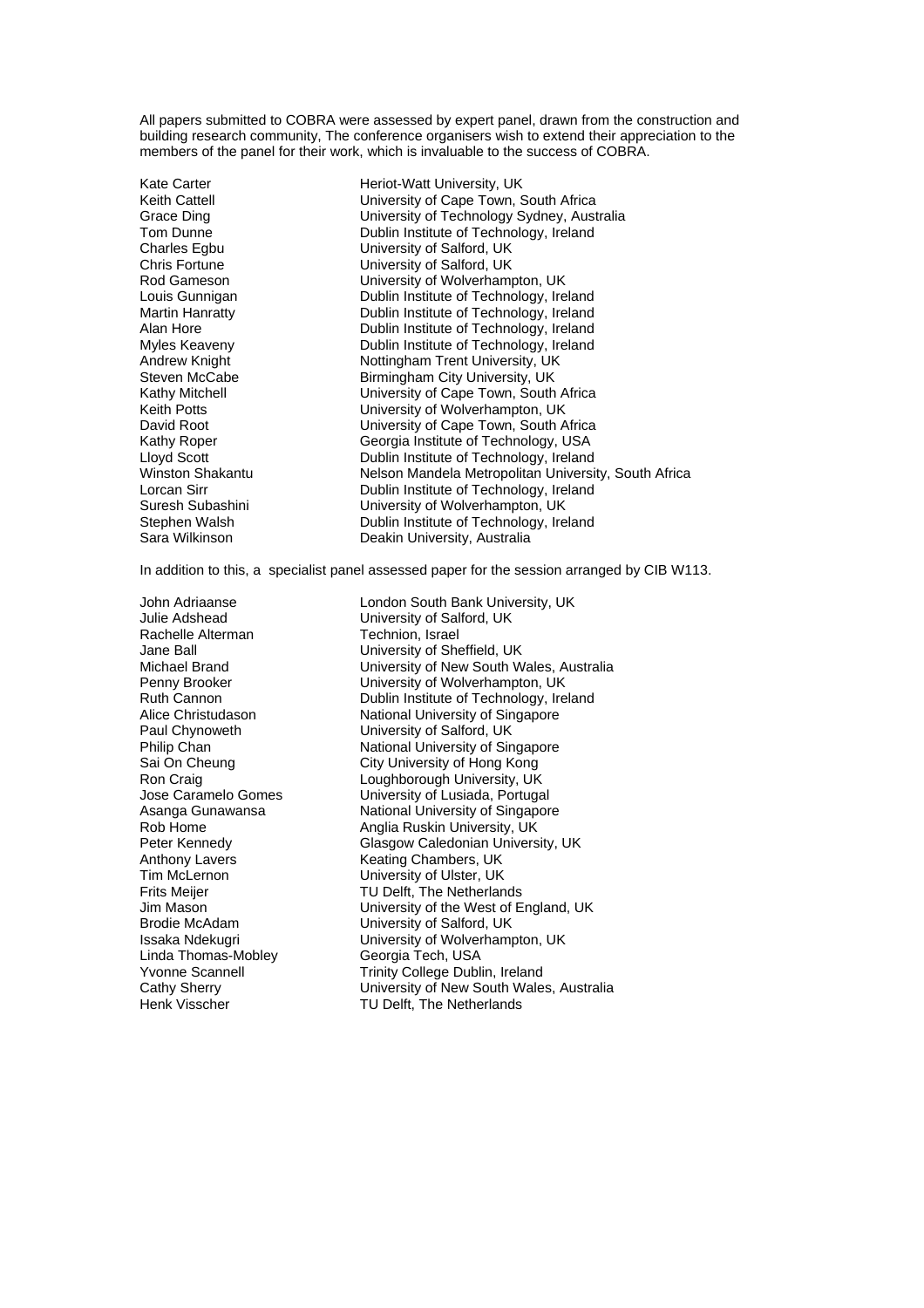## **Management of New Zealand Quantity Surveying Practices: A Longitudinal Study**

John Boon MBA. MProp. Unitec New Zealand

#### **ABSTRACT**

This is a study of the management and strategy of quantity surveying firms in Auckland from the bottom of the property cycle in the late 1980's to just past the next peak in 2008. Over the period the firms have developed a degree of differentiation based on the needs of clients for varying degrees of sophistication of service. This in turn leads to price differentiation. The firms who have become market leaders are all part of international groups and are able to use the expertise from within those groups to provide higher levels of sophistication of service. At the same time all firms have moved away from using contract labour and outsourcing as a means of having some flexibility in their cost structure. Because of this they may be vulnerable to incurring losses during the current downturn.

**Keywords:** quantity surveying, practice management, strategy, structure.

#### **1. INTRODUCTION**

This paper summarises three surveys of the management of New Zealand quantity surveying firms done in 1995, 2001 and 2008. It provides a historical record of some aspects of the management of those practices and some insights into how managers have to adapt their practices to meet changing circumstances.

#### **2. THE CONTEXT**

The firms concerned in this study are all based in Auckland New Zealand (NZ). Auckland has a population of approximately 1.4m. It is the commercial centre for and substantially the largest city in NZ (total population approximately 4m). Whilst Auckland rates as one of the most attractive cities in the world to live (rated  $5<sup>th</sup>$  in the 2007 Mercer Survey) it has experienced significant turnover in its population with NZ born citizens moving overseas and immigrants taking their place.

At the time of the first study the construction industry was at the end of a period of low activity that followed on from the property market collapse in the late 1980s. Since that time the industry has experienced significant growth. The only period of set back was one following the Asian financial crisis in 1997; this was relatively minor. From 2003 to late 2007 the industry experienced a significant acceleration in growth. However in 2008 it faces a potentially substantial downturn following the slowing of the global economy in the wake of the US sub-prime market collapse.

The growth described above has tended to be across the spectrum of project types in both the public and private sectors. Land mark projects have included a casino, a new base hospital, major office buildings and hotels. A new stadium of the 2011 Rugby World Cup is now underway. Noticeable trends have included a large volume of apartment development in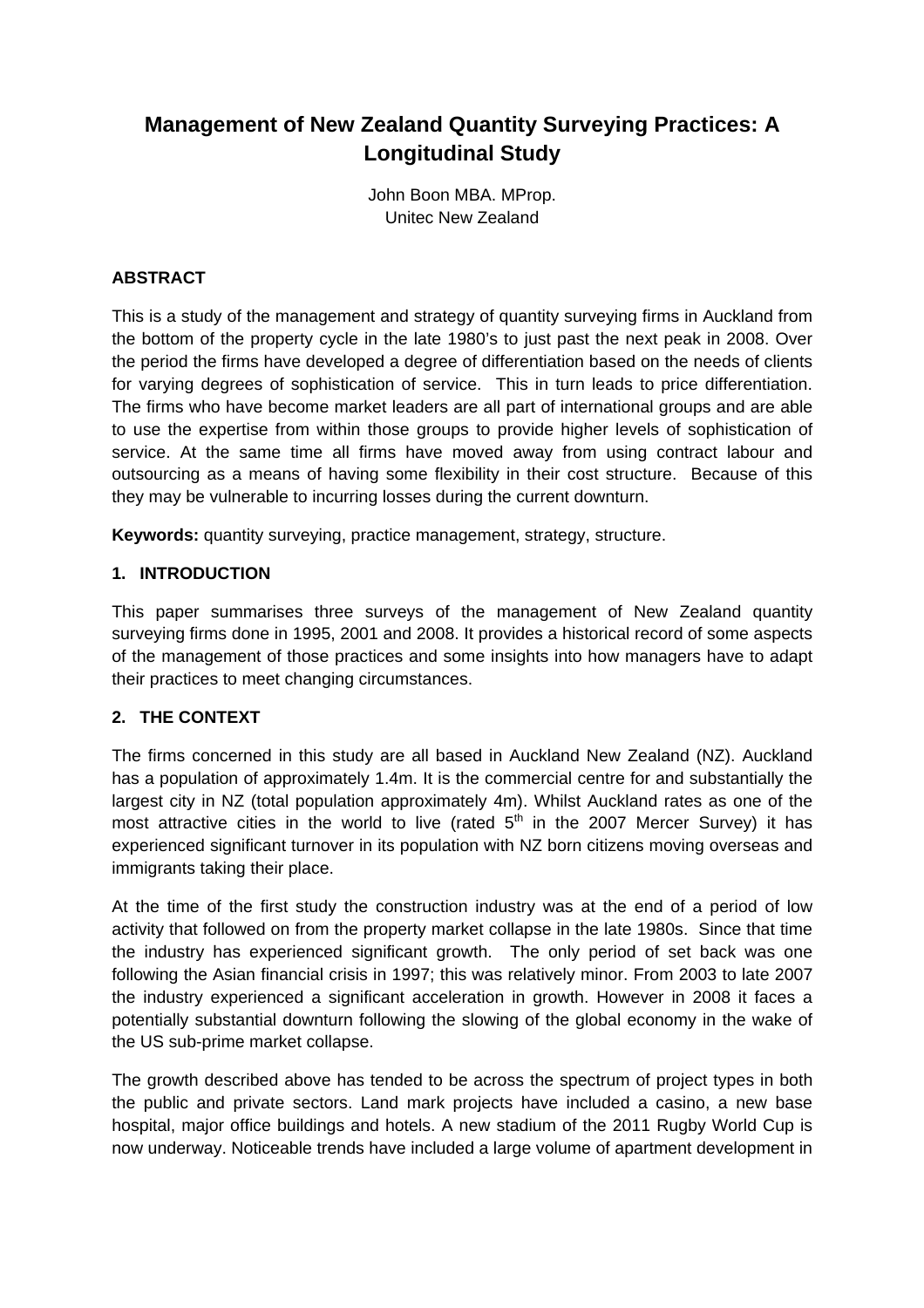the inner city and during the latter part of the period significantly increased levels of investment in infrastructure by both central and local government.

In the 2001 - 2008 period there have been changes within the Quantity Surveying Practice market in Auckland. Of the four firms interviewed in the first two periods, two have consolidated their positions as market leaders. At the same time the other two have slipped back to be part of a second tier of about six practices. All firms have grown in size however the first two have grown more than the others. Also in this period a new firm has come into the market and gained a significant position. This firm was formed by Directors who left one of the firms described above as having slipped back and joined forces with an international practice to form a new firm. This firm has developed to the point where it is able to compete with the market leaders.

#### **3. THEORETICAL FRAMEWORK**

#### **3.1 Research Methodology**

The study was carried out using loosely structured interviews. The interviewees were first asked to describe what changes had happened to the structure and ownership of their firm in the period. They were then asked to describe their experience of the market over the last five years and the ways in which the firm had adapted to changing market conditions. A checklist based on the framework for analysis described below was then worked through. The checklist developed from the one used in 1996. In 2001 a question was asked regarding the impact of globalisation, the information technology section was strengthened and a section concerning knowledge management added. In 2008 an additional section regarding planning for the expected downturn was added. The loose structure of the interviews inevitably means that the subsequent analysis is influenced by a good deal of subjectivity on the author's part. The benefit however is that a richer picture is gathered. In each set of interviews, the author found the firms had practices and management priorities which were different from those anticipated and which may not have been revealed by more structured interviews.

As a framework for analysis a five part model is used, this was developed earlier by the author based on studies of architectural and engineering practices in Auckland (Boon 1996) and is summarised below.

#### **3.2 Framework for Analysis**

The framework is based on the view that there is no predetermined formula for how firms should be managed. Rather, there is an interaction between, and a balancing of a number of factors, that lead to success or failure. The balance of focus for the managers will vary according to market conditions and competitor activity. In this framework, the key factors that need to be addressed in the management of the firm are seen as:

- Market orientation: the manner in which the firm positions itself to offer services to potential customers.
- Knowledge base: the way in which the firm is able to assemble the necessary knowledge to provide the services it offers it customers.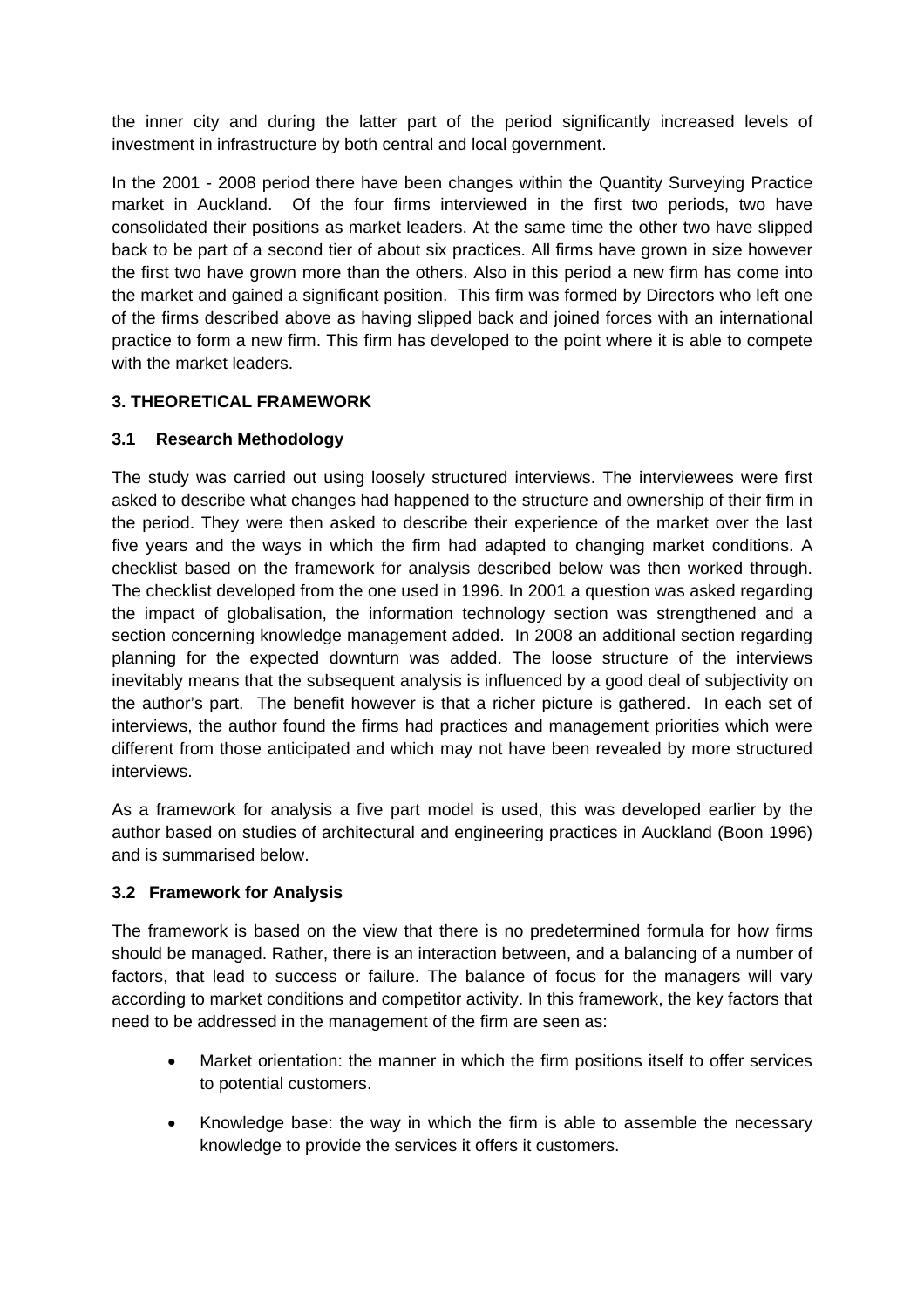- Flexibility in cost structure and productive capacity: the ability of the firm to expand and contract in order to be able to both provide timely service to clients when required and avoid excessive fixed costs which would lead to it making losses during periods of low activity.
- Efficiency and price competitiveness: the ability of the firm to contain costs and be able to compete on the basis of price relative to value delivered
- Financial resources: the way in which the firm is able to manage its cashflows in order to sustain itself through periods of low profitability or loss.

These factors are seen as being interdependent, movement in one factor affecting the required action within another.



**fig 1 Key Factors in the Management of a Professional Firm**

#### **4. MARKET ORIENTATION OF THE FIRMS**

#### **4.1 Branding**

The firms that have come to dominate the higher end of the market in this period all operate as part of international practices and are branded as such. This association with international practices supports their market success in a number of ways. The branding and alignment with overseas practices gives them greater credibility with clients. International clients entering the New Zealand market are introduced to them by the associated firm in the home market of the client. However the real strength of the branding comes from the expanded knowledge base they can tap into either when being asked to provide cost advice on specialist types of buildings or when providing services on new types of procurement. This is discussed in more detail under "knowledge base" later.

#### **4.2 Services Offered**

At the time the firms were first interviewed they were grappling with the challenge of staying in business in a shrinking market. Part of their tactics for achieving this was to try and expand their services beyond their core services of cost management advice in support of the development of new buildings, into areas associated with existing buildings. Services associated with building maintenance and asset management were therefore being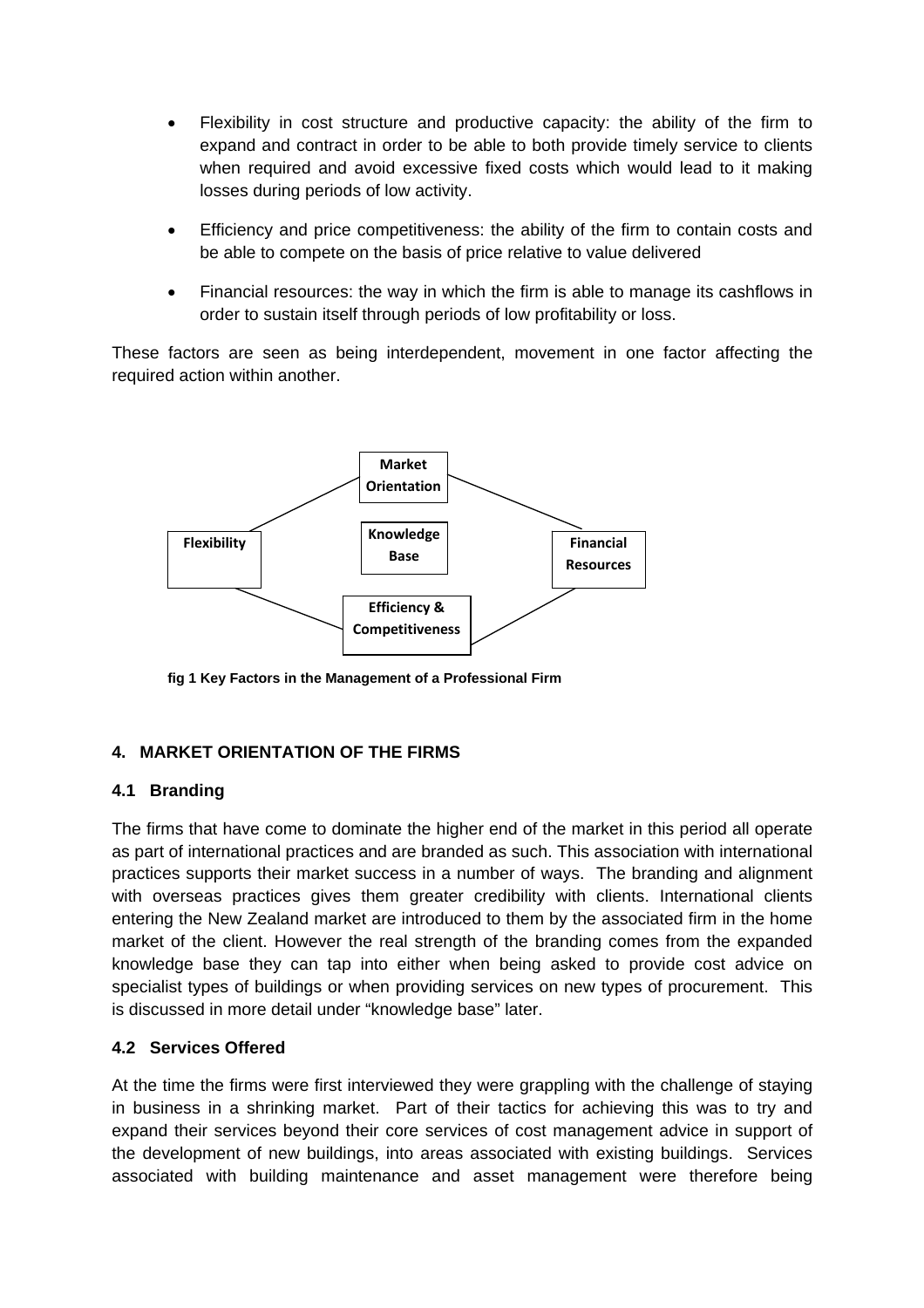developed and promoted. Except in one case these developments did not gain a lot of traction in the market place and are no longer promoted. In the one case where they have been successful they have now been transferred to a separate trading entity.

With the exception described above as the market started to lift in the mid nineties the firms have returned to their core business and developed the depth of services offered. This increase in depth of service has been an ongoing process.

A noticeable development since 2001 has been the increased involvement of the leading practices in high level advice at the outset of the project. Particularly advice regarding how to put the project together including the procurement methodology for both other consultants and the contractor. Also contractual advice traditionally given by architects and more recently by lawyers is now given by the QS practices.

The extent of cost planning advice given during the feasibility and design stages has grown over the period. In the early nineties advice tended to be of a limited nature provided for little or no fee. It now tends to be substantive advice for which substantive fees are earned.

Provision of value management facilitation emerged as a novel service in the late eighties and has developed to become regarded as a core quantity surveying service that is provided on most of the larger projects.

In the early part of the study period the use of schedules (bills) of quantities (SoQs) appeared to be in steep decline. The few active commercial clients in that period tended to regard then as an unnecessary expense and also did not wish to take the risks associated with documentation errors. Since then there has been significant regrowth, however there is a divergence of practice between firms. Some firms recommend them to their clients and are routinely commissioned to produce them whilst others rarely produce them. This divergence in practice is explained in part by client type and procurement methods. Public service type clients still have a preference for the traditional design  $-$  bid  $-$  build approach whilst many commercial clients have moved to procurement methods that have early contractor involvement, within which SoQs are not needed. However some of the fall off in use of SoQs appears to be associated with a lack of resource available to produce the schedules and a wish to avoid the risks associated with producing SoQs from poor quality documentation received from the design consultants.

Construction phase work including the provision of cost management advice, payment management and final account settlement remain significant services.

A significant area of growth throughout the period has been work carried out for project funders. At the start of the period it tended to be a relatively minor service associated with payment certification provided to the trading banks who provided the primary finance for the development. This has expanded over the period to include reviews of the financial feasibility of the project and the contractual arrangements underpinning the development conducted on behalf of the primary funder. More recently this advice has also been provided to the finance companies that provide the mezzanine finance to the project.

At the time of the 2001 survey the firms reported that involvement with commercial developers through the banks had led to them providing services direct to the developers. Initially this tended to be associated with helping the developers align their project with the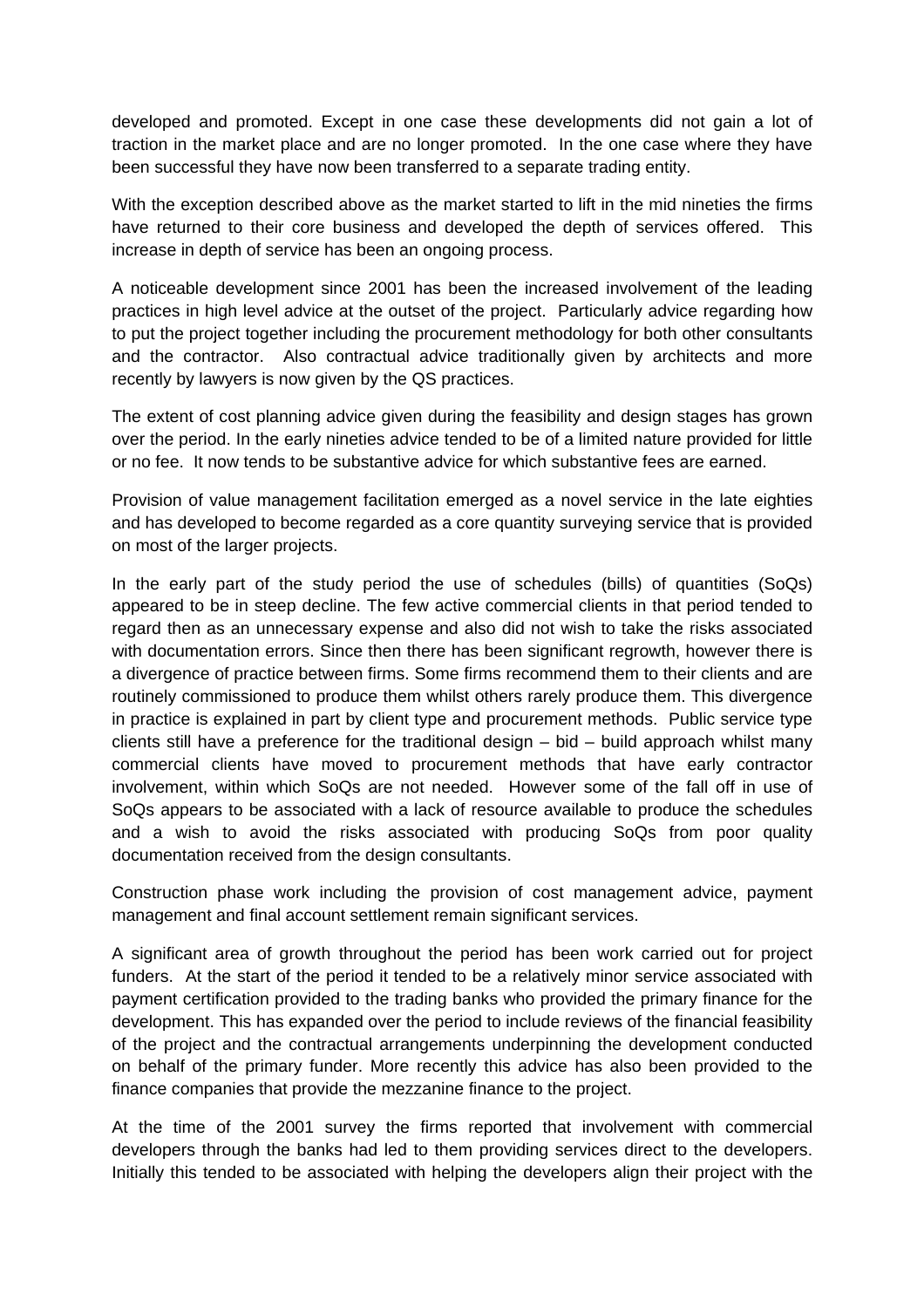requirements of the banks. However these relationships have tended to develop further since then particularly in the areas of high level advice and cost planning.

During the latter part of the study period there has been a noticeable shift by clients away from the use of the traditional design – bid – build approach to procurement. In the early part of the study period the market for all services associated with property development had an excess of supply over demand. Clients were aware of the potential to drive prices down through the use of competitive tenders and therefore favoured that type of approach. In the later part of the study period the situation reversed and demand exceeded supply. In this environment clients became more concerned with the risks associated with securing (or failing to secure) appropriate resources in order to deliver the project on time as well as the risks of price inflation during the design period pushing the project over budget. As a result procurement methods that incorporated early contractor involvement have become more popular. Particularly those that transfer price risk to the contractor towards then end of the developed design stage (before construction details drawings have been produced). These normally involve some form of guaranteed maximum price and include various forms of design and build, particularly novated design and build and forms of management contracting. The firms have adapted to this market shift both in the form of the high level advice they provide and in the services they provided to facilitate these forms of procurement. These services include negotiating guaranteed maximum prices on behalf of the client; producing the documentation for and audit of sub-contract bid exercises and the certification of payments once the work is undertaken.

In the New Zealand market procurement methods such as alliances and strategic partnerships have limited use. However some of the firms have had some involvement in these forms providing advice in the setting of target outurn costs and the audit of actual costs.

Similarly public, private partnerships have limited traction to date. The firms with international connections believe they are able to provide the services when required by tapping into the expertise available from Australia and the UK.

At the same time that these developments have taken place in the building market the firms have been making inroads into the infrastructure market. The opportunities for this development have arisen from greater government expenditure at both central and local government level on roading, rail and drainage projects. Coupled with the greater expenditure have been increased concerns by government on issues of probity, budget control and value for money. The QS practices have found their core range of services can readily be adapted to meet clients' needs in this area. The firms with overseas associates have been able to tap into the expertise of their associates to gain initial credibility as they have entered the market.

#### **5. KNOWLEDGE BASE**

The 1996 interviews did not particularly focus on this issue however, the loose structure of the interviews resulted in the interviewees identifying the importance to them of having the right knowledge to enable them to deliver the required service to the clients. Further, the interviews highlighted that the firms' knowledge was largely in the minds of its people and not contained in databases or formal documentation therefore having the right people was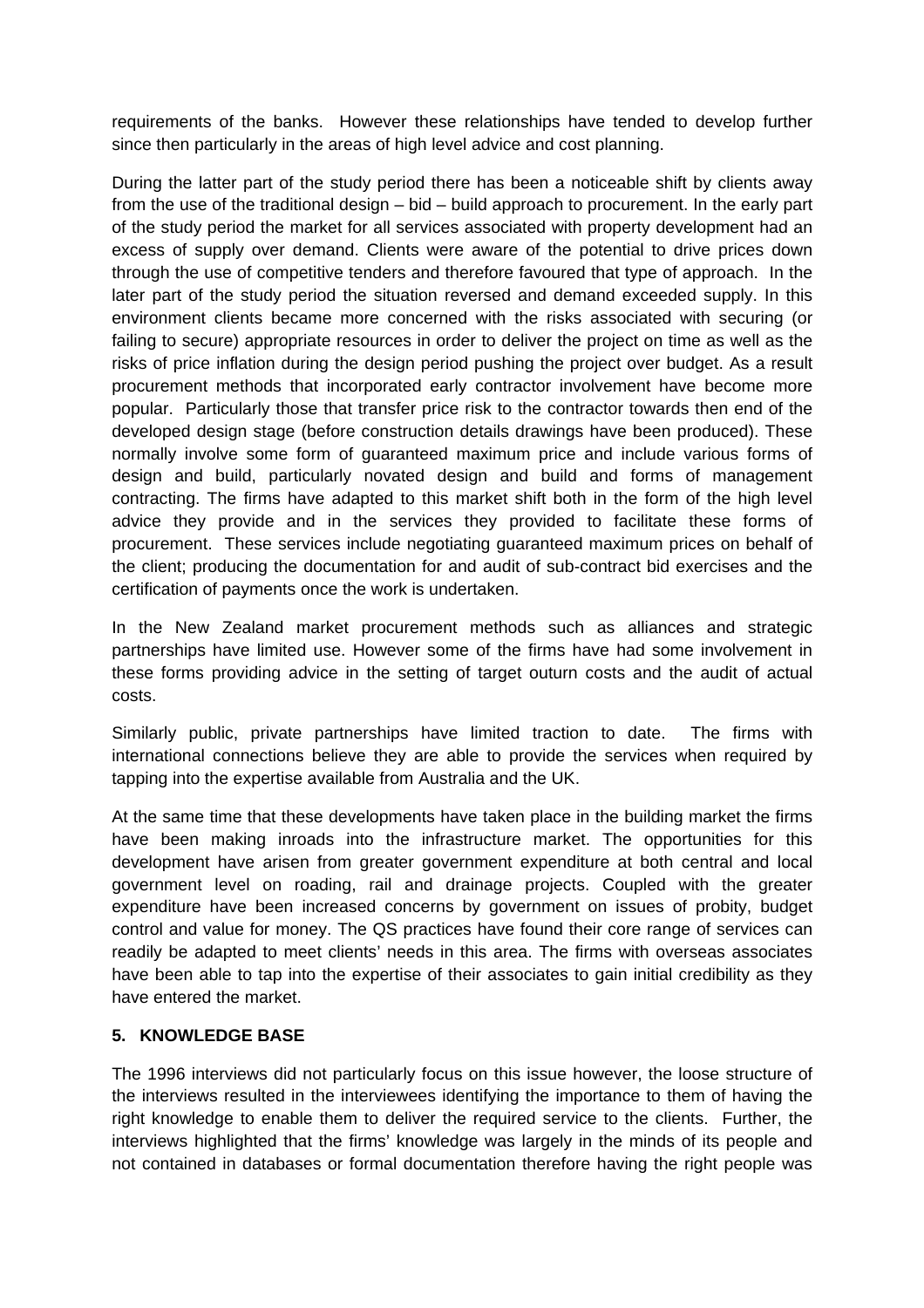critical to success. In the light of these findings and the growing interest in knowledge management and the "learning organisation", this area was examined in more detail in the 2001 survey. The headings used for analysis are derived from a brief literature review by the author but were particularly influenced by Dixon (2000) and are the same as those used in 2001.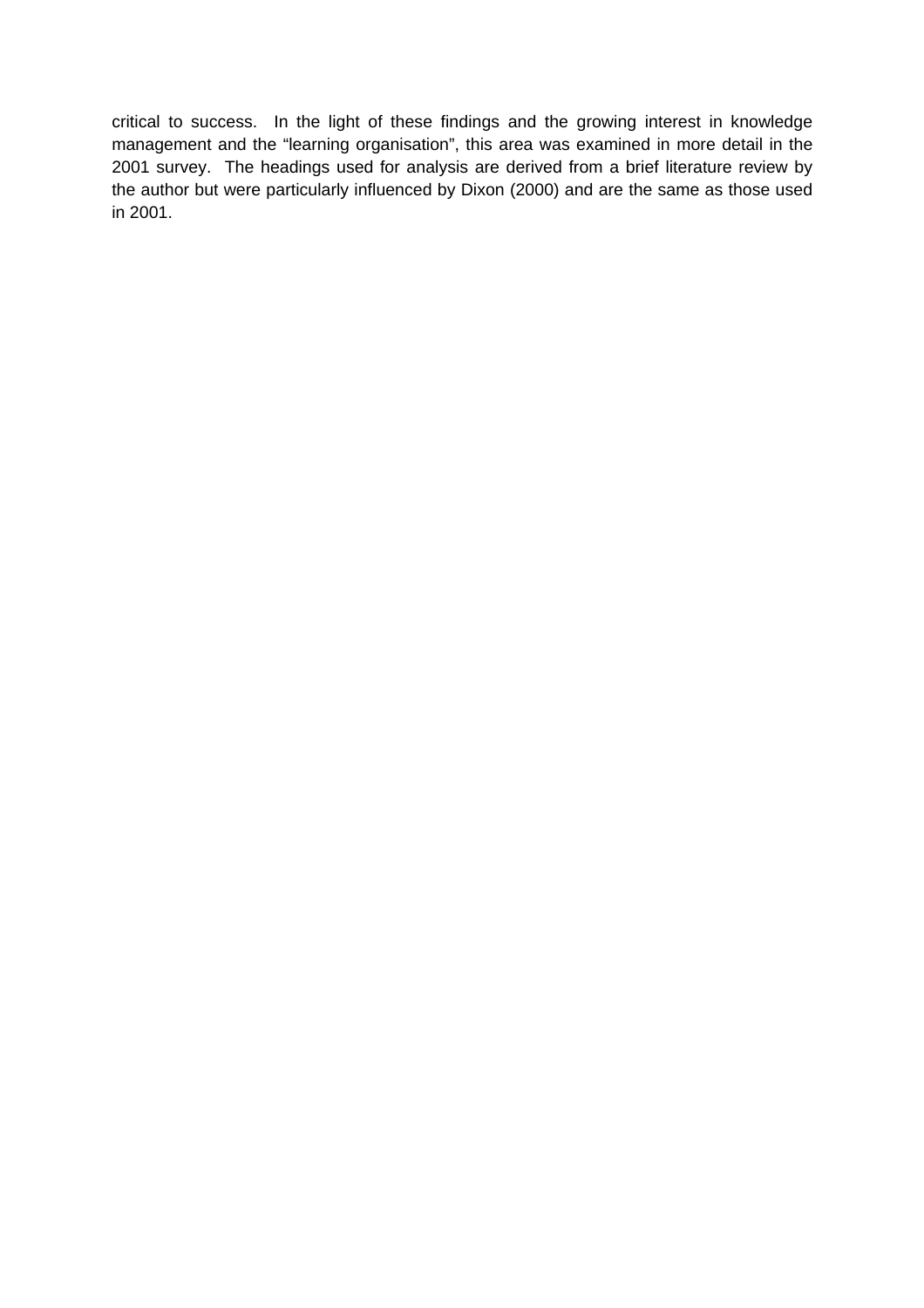#### **5.1 Competency definition and training**

All of the firms have had throughout the study period some form of system of annual review to review the positions and skills of employees and to assess their potential to progress. From these reviews, training needs were defined and provided. However over time these systems have become more sophisticated particularly within the leading firms. This has been driven in part by the need to maximise the ability of employees to provide the service required by the clients at a time when skilled personnel have been critically short. It has also been driven by employee demand; if they do not feel they are being looked after by the firm and are getting the professional development and promotion they desire they tend to seek employment elsewhere which particularly in the latter part of the study period has been readily available.

#### **5.2 Best practice capture**

All of the firms have formal quality assurance systems. Only one is ISO 9000 accredited. Whilst in the early 1990s this was seen as a desirable if not critical issue it now seems a low priority. These systems provide them with standard templates for normal activities such as estimate and report formats etc. They each feel this provides them with a base line of best practice. All firms reported that the systems have become more extensive and sophisticated over the years. Those involved with international practices are able to access examples of best practice from the international group when entering new areas of practice.

#### **5.3 Expert knowledge transfer**

The firms that had international connections all reported being able to access expertise when required from the group they were part of. This was achieved both by being aware of who had specialist expertise through attendance at group conferences etc and by posing questions by email circulation. It was felt that this had enabled the firms to bring significantly better levels of knowledge to work on specialist types of buildings such as healthcare, stadium development etc as well as enabling them to engage in the provision of advice in areas such as the use of new procurement methods. It is in this area of expert knowledge where the firms that have established leadership in the market appear to have most obvious competitive advantage.

#### **5.4 Learning communities**

This is a term used in literature on organisational learning to describe deliberately organised learning by peers sharing current experience (for example Raybould 2000). The survey showed this happening on two levels. First, at a local office level. All except one firm had a system of regular staff meetings at which current issues were discussed and experiences shared. In addition, two of the three firms with international connections met with senior people from other offices and discussed current issues and future strategies.

#### **5.5 Mentoring**

All firms reported mentoring juniors, this had tended to become more formalised in the latter part of the period with graduates entering the firm having formal development plans. None of the firms had systems for mentoring more senior staff when promoted. Given the small size of the firms, this is not surprising.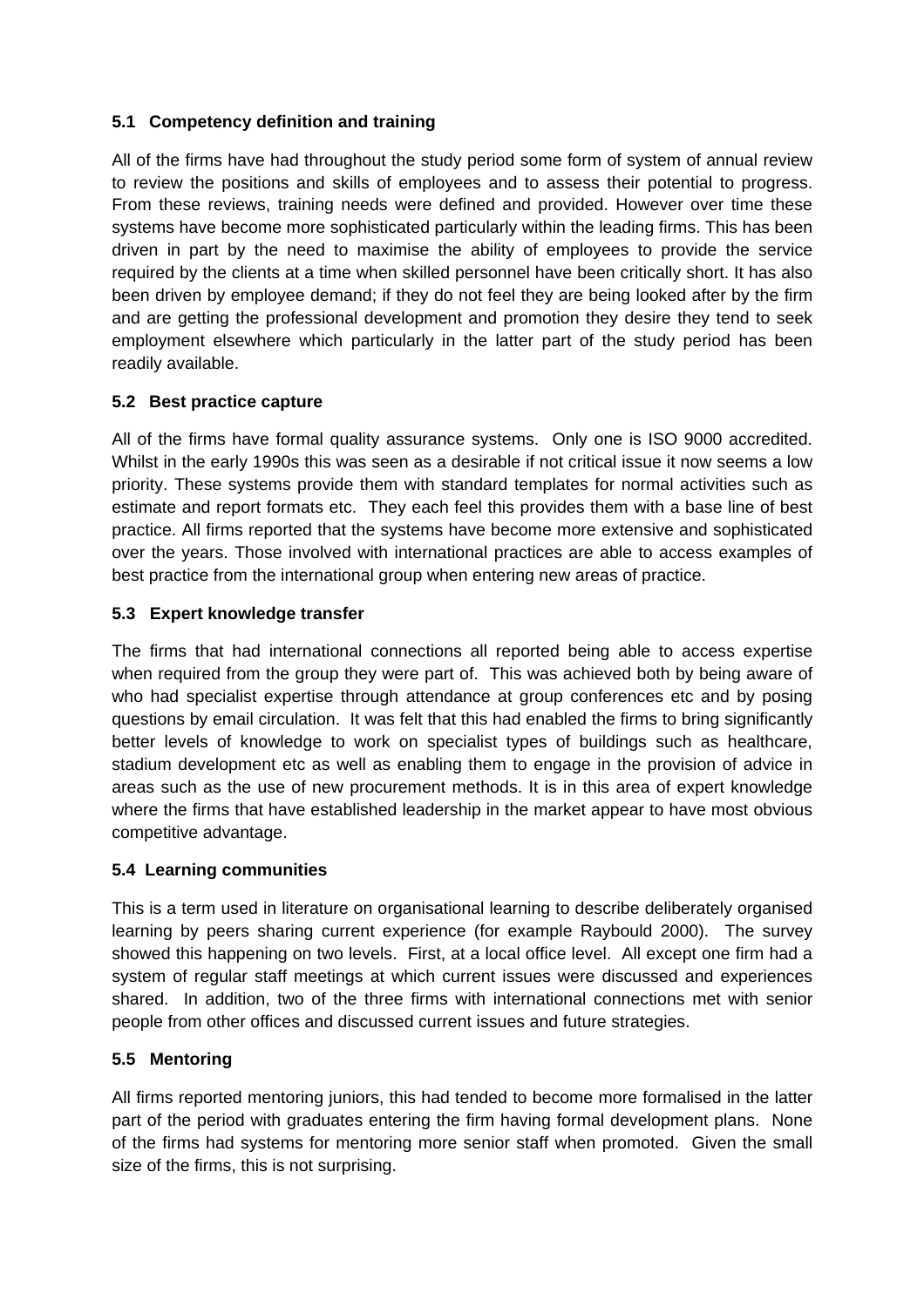#### **6. FLEXIBILITY IN COST STRUCTURE AND PRODUCTIVE CAPACITY**

At the time of the 1996 survey, this was an area of particular focus. To survive the volatile period from the property crash of 1989 through to 1996 the firms had needed to shrink in size and restrict their fixed costs to a minimum in order to survive periods when they had little work and clients who were slow to pay. At the same time they needed to be able to provide timely and expert service to clients when the opportunities arose. The 1996 paper described the firms using the following tactics to cope with peaks and troughs in their workload:

- Using post contract work as a buffer
- Staff working overtime
- Transfer of work between offices
- Use of temporary employees
- Use of subcontractors.

By the time of the 2001 survey firms were reporting the workload as being less volatile. At the same time the expansion of the market had meant that few temporary employees or subcontractors were available. The firms were therefore relying on the first three bullets as means of coping with varying workloads. From that time to the present the market has been characterised by an excess of demand over the ability to supply. The firms have therefore had to try and become more efficient and recruit further employees from overseas. Limited success with both of these have meant that both directors and employees of the firms have faced high levels of workload and excessive levels of overtime. In this 2008 round firms reported a growing trend of Generation Y attitudes where employees sought to satisfy their own desires particularly around a balanced lifestyle and less commitment to meeting the needs of their employer. All firms reported that this issue of obtaining sufficient numbers of skilled professionals had been the critical issue of the 2001 – 2008 period.

At the time of the most recent interviews there was an expectation of economic recession. However all firms when interviewed reported their current workload was still substantive. Although they were being cautious about employing further staff none had contingency plans in place to rapidly downsize.

#### **7. EFFICIENCY AND PRICE COMPETITIVENESS**

At the start of the study period competition was based in most cases almost entirely on price. Firms described the need to adopt tactics of offering low bids with constrained levels of service. The market has developed over the period to become more sophisticated with competition on the larger projects being based either entirely on competence or on a combination of competence and price. The firms who have emerged as the market leaders report that they are not able to compete with the second tier firms on price, they believe their success in the market has been based almost entirely on an ability to offer a superior service at a reasonable price.

Throughout the period the firms have continually invested in upgrading their computer systems. In the 2001 to 2008 period they have moved to varying degrees of on screen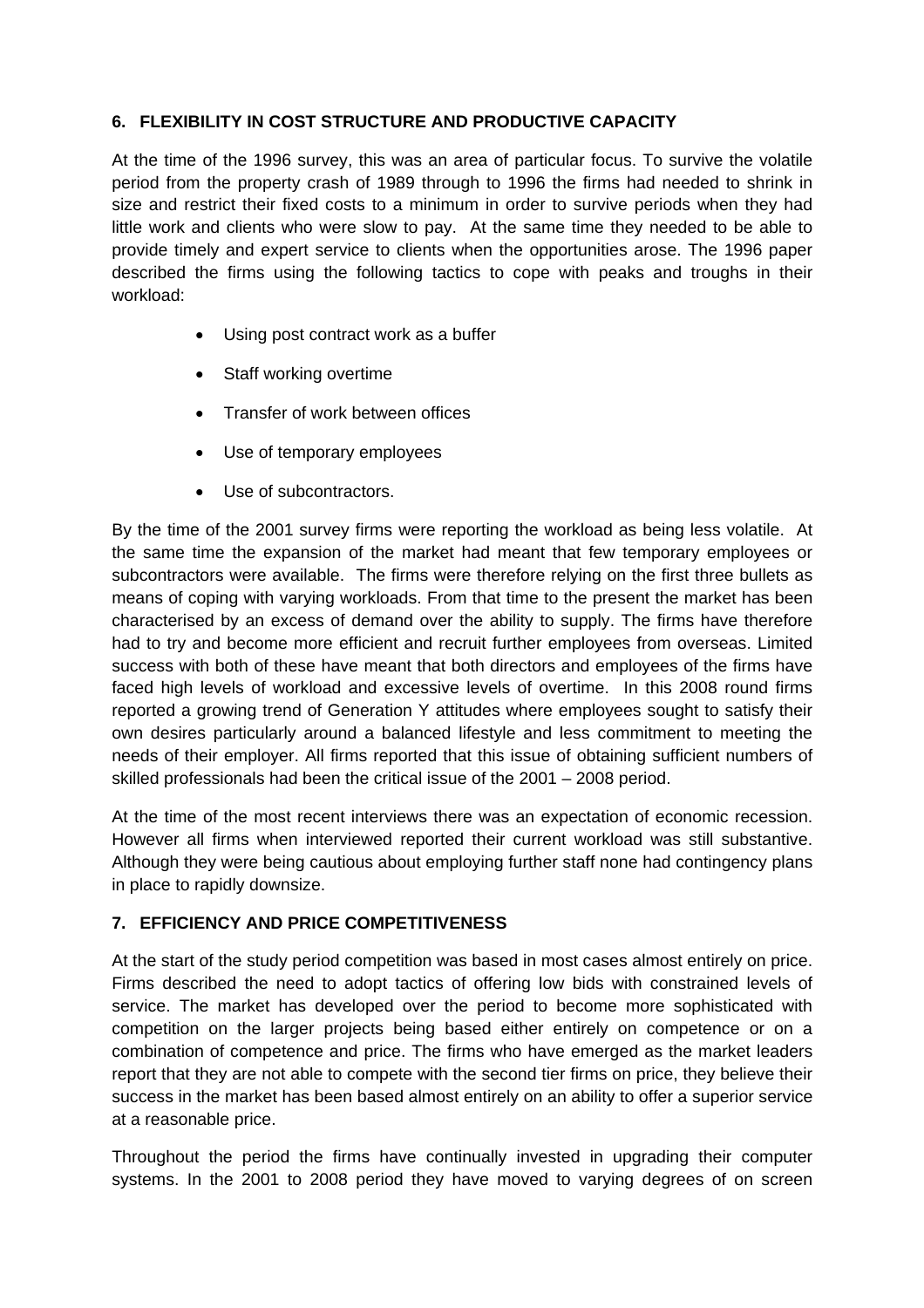measurement and are now heading down the track of limited forms of paperless offices. They have to some degree upgraded their estimating systems using various forms of proprietary systems from overseas. They are also now involved in the use of web based project information systems. Whilst these developments have helped the firms become more efficient it has not provided a point of competitive advantage for any firm. Developments in this area whilst significant do not seem to have happened as quickly or to have been as radical as interviewees have predicted in each round of interviews.

#### **8. FINANCIAL RESOURCES**

At the time of the first interviews all firms had been through a period where their financial resources had been severely stretched in an environment of periods of little work, severe price competition, and clients who were slow to pay. Finding the money to pay staff and creditors each month had been a significant issue. However since then the general experience has been one of high workloads and reasonable profitability. Whilst financial management to ensure profitability is maintained has become more sophisticated and the management of cashflows is viewed as necessary, those interviewed did not regard this as a critical issue in the second and third rounds of interviews.

#### **9. DISCUSSION**

#### **9.1 Strategy**

Michael Porter in 1985 argued there are only two sustainable positions a firm can establish and sustain:

• Lowest price position – under this strategy the firm relies primarily on competing on price. Porter argues that this is a legitimate and potentially successful way of doing business providing the firm can find a means of actually producing the goods or service at a lower cost than their competitors. If they cannot, they are simply getting work by accepting lower profits than their competitors or incurring losses. Over time this is not sustainable.

• Value added position – in this strategy the firm determines its competitive position by adding additional features to its offering such that the increased price asked is acceptable to the client because it offers a better value for money proposition than the lowest price offering.

In the post 1989 crash period the firms were substantially competing on price but lacking the ability to lower their cost structure below that of their competitors. Inevitably they lacked profitability at that time. In the period through to the 2001 this changed so that by then at least three of the four firms under study at that time had developed a value added position focussed on providing high value cost management advice and services for property development. However there was little differentiation between the firms. Since then there seems to have been a split in the positioning of the firms. Two of the firms have strengthened their value added position (and have been joined in this positioning by the new firm). Whilst the other two firms have moved to be more price competitive whilst offering a comparatively lower level of service. Whilst the positioning of the first group sits well with Porter's 1985 thinking, the positioning of the latter two does not, as they sit somewhere between the low cost and the value added position. Porter (1985) characterised this type of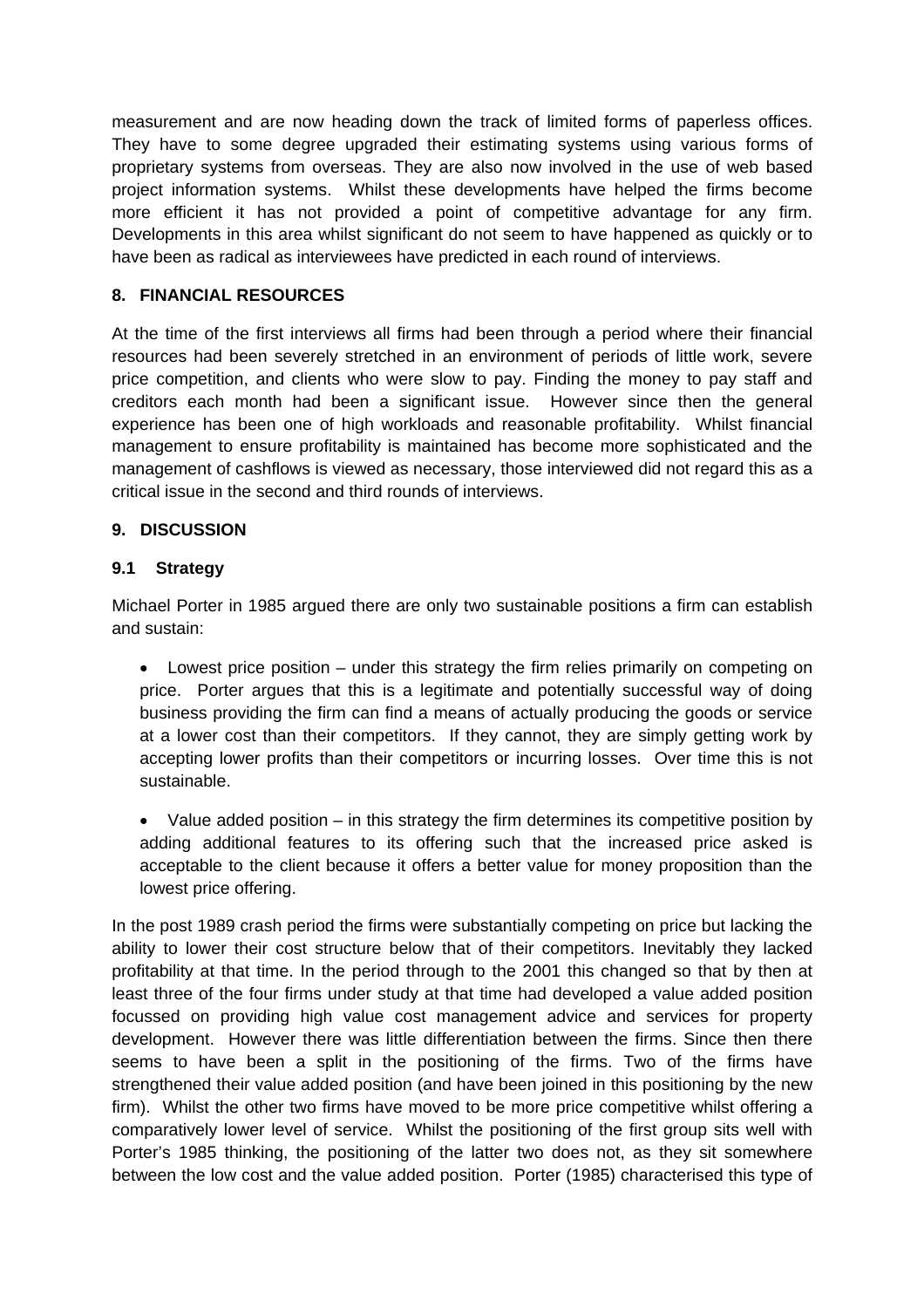positioning as being "stuck in the middle" and argued it was not a sustainable position. However Scholes and Whttington (2005) based on work by Bowman (1995) argue that such a hybrid position is sustainable provided it represents value for money. Certainly the firms at the upper end of the market report they are unable to compete on price with the second tier firms and therefore cannot get work from price sensitive segments of the market. This divergence of strategy has emerged over time in a manner that Mintzberg and Walters (1985) characterise as an emergent (rather than deliberate) strategy.

Porter has subsequently extended his thinking, he now defines strategy as *"the creation of a unique and valuable position involving a different set of activities"* (Porter, 1996 p. 68). Porter (1996) argues that strategy hangs around "positioning" and "fit". Positioning being the unique position of value in the market the firm seeks to occupy and fit the way the firm structures all its activities to efficiently and effectively serve that market position. He is particularly clear that strategy – the establishment of a "unique" position requires trade-offs. A firm cannot be all things to all people and must make choices *"trade-offs are essential to strategy. They create the need for choice and purposefully limit what a company offers"* (Porter, 1996, p. 69).

Porter (1996) goes on to argue that strategic positions emerge from three distinctive sources, which are not mutually exclusive and often overlap. These are:

- *Variety based positioning* which arises from an ability to produce a subset of goods and services advantageously.
- *Needs based positioning* based on servicing most or all of the needs of a particular group of customers
- *Access based positioning* where the firm is positioned to serve the needs of a segment of customers who can be accessed in a different way.

Porter (1996) further argues that differences in customer needs do not translate into meaningful positions unless the best set of activities to satisfy them also differs. This is where the concept of "fit" comes in.

Since the 2001 survey forms of variety based positioning seems to have emerged to some extent around the degree of sophistication of services required by the client. The leading firms are offering increasingly sophisticated services to clients who need such services because of varying combinations of sophistication of building type and complexity of risk. In order to deliver these services (their fit) they carry the costs of higher levels of senior staff, more sophisticated systems and of membership of an international group. When clients select their QS consultants on the basis of an ability to deliver sophisticated services these leading firms have a clear competitive advantage when compared with the next tier of firms. On the other hand the second tier firms offer less sophisticated services to clients developing simpler buildings with less risk complexity. They are able to do this with a lower cost structure. When clients have a heavier weighting on price in their selection criteria this group of firms are more competitive than the leading firms.

In the 2001 report mention was made of another QS firm that had radically rethought its positioning using thinking that bears strong resemblances to Levitt's (1991) concepts of "the potential product". Levitt argues that it is possible to radically rethink a product or service so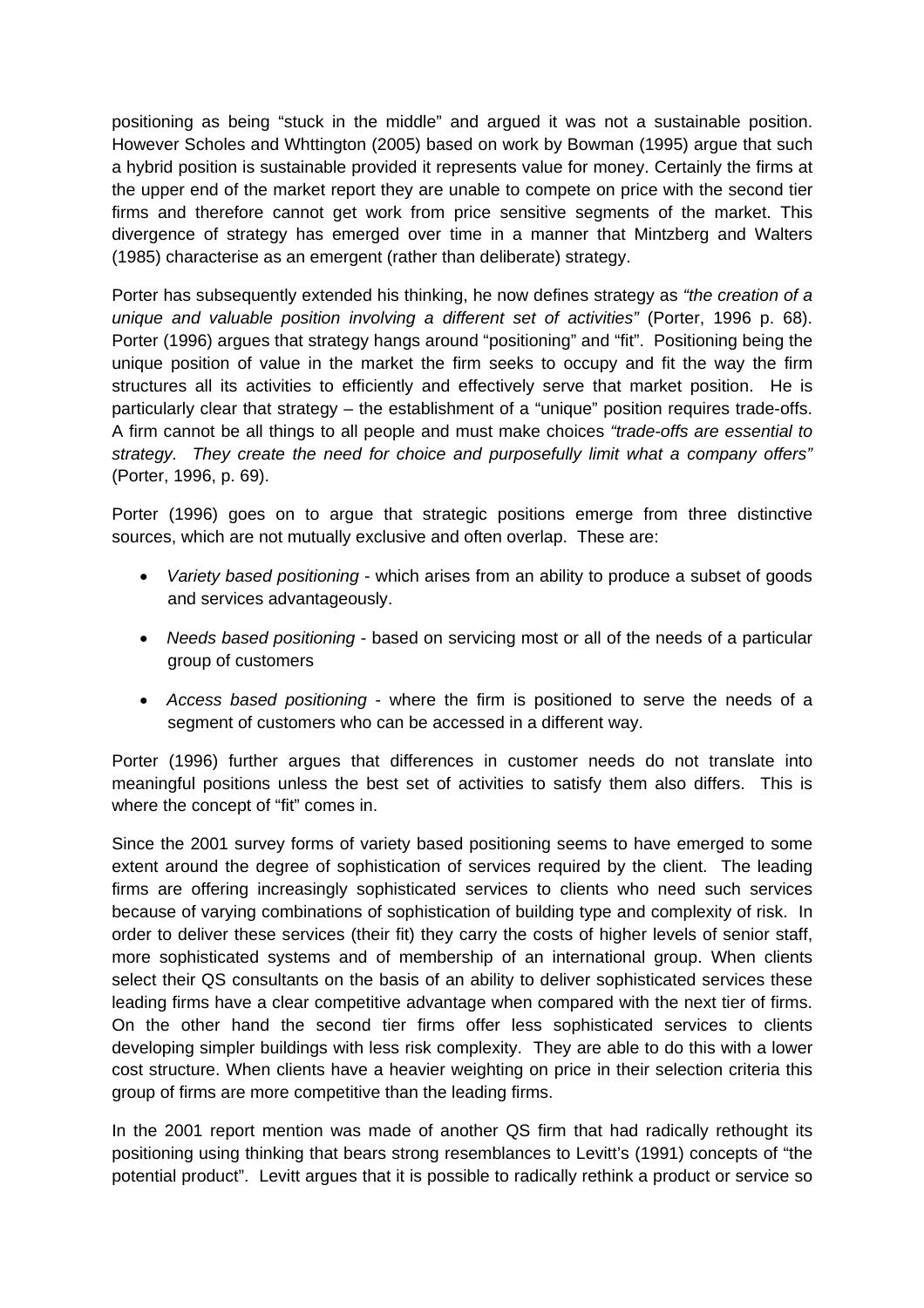that it substantially exceeds customers expectations and redefines the relationship. This firm had redefined itself as being in the business of helping clients acquire and manage assets. In doing so, it has identified that businesses' major assets are people, IT and (real) property. It had therefore merged into a group that included human resource management services, IT services and property acquisition and management services. In this way they have substantially differentiated themselves from the firms in this study. However this strategy does not appear to have worked. It is understood the firm concerned was unable to develop real synergies between the three groups of services and was therefore unable to present a better value proposition to their potential clients.

#### **9.2 Structure**

In the commentary section of the 1996 paper the author argued that the firms were developing towards becoming "open firms". That is firms with a relatively small core but which were capable of expanding to increase the volume of their outputs and the range of their services through being part of a network which included subcontractors and temporary employees. The author argued the firms needed to develop further down this path in order to provide the required services to their clients but avoid high fixed overheads which might threaten their ability to survive during times of downturn in business.

As discussed above the firms have not developed in this direction and now make little use of the services of temporary employees and subcontractors. Over the period the ability to acquire and retain people has been a critical issue for all firms. Because they have focussed on core cost management services the Qs firms are effectively the sole possessors of the knowledge base to deliver such service. They are therefore unable to outsource work. This does however mean that all the firms have little flexibility in their cost structure and may become financially vulnerable if the more severe forecasts associated with the current global economic downturn prove correct.

#### **10. SUMMARY**

This study has traced the management and development of QS firms in Auckland New Zealand from a trough in the property cycle at the end of the 1980s through to a point just past a peak in 2008. In that time growing differentiation amongst the firms can be observed. Some firm have developed to position themselves at the high value / high price end of the market offering sophisticated services whilst others offer more price competitive services with a lower level of sophistication. The ability to be at the high value end of the market appears depend on the having international associates who are able to provide expert knowledge when required.

At the same time all firms have moved away from having flexible cost structures based on using temporary contract employees and subcontractors. This may give them difficulties if the current downturn in the market becomes more severe.